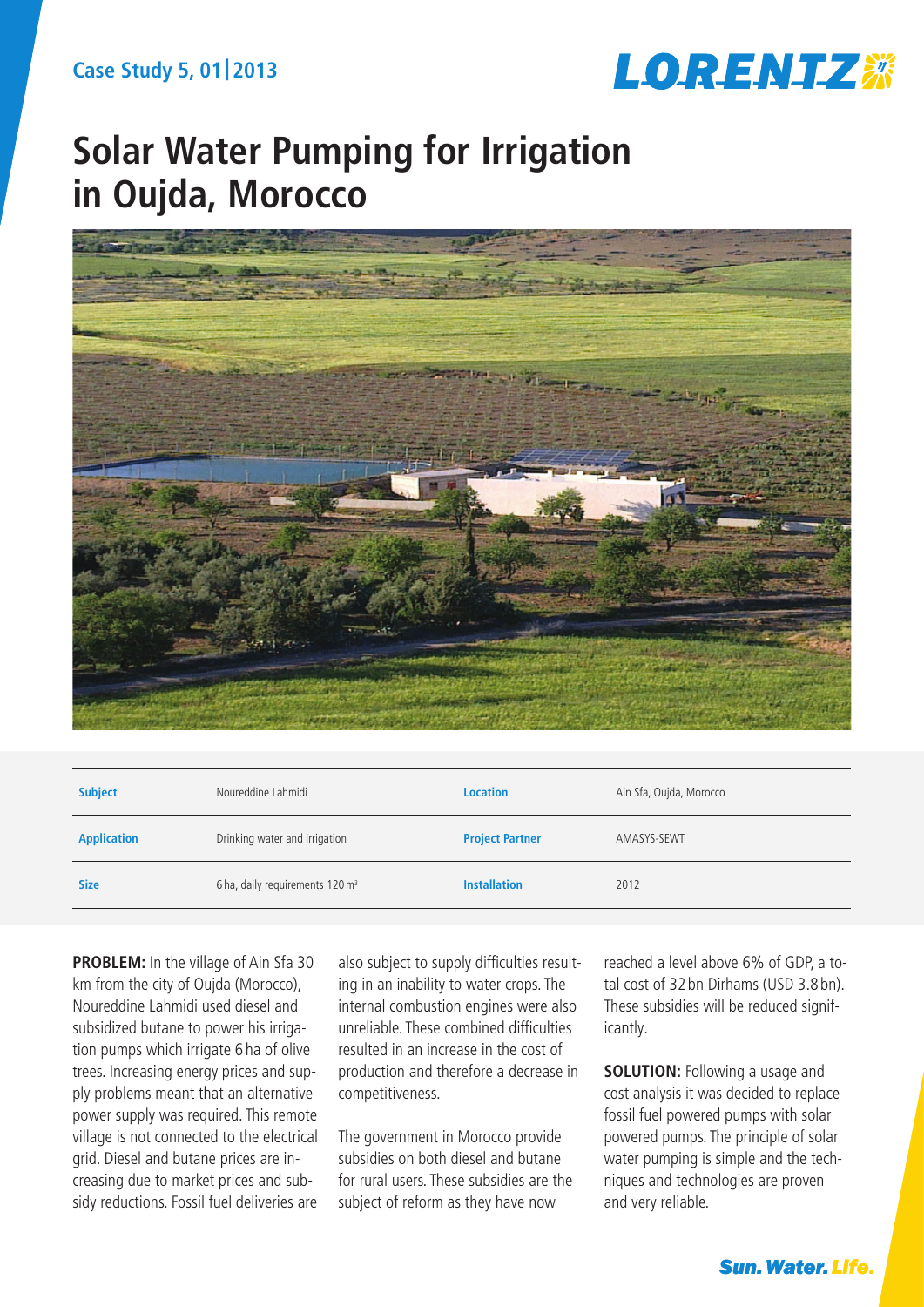

#### **System components**

The system has been designed with two pumps. One to draw water from deep below the ground and pump it into a pool. A second pump is used to pump water from the pool to the crops. The pumps are connected to the solar modules via a controller (see figure 1.)

#### **Table 1: Technical Data**

| Submersible pump (well)   | $120 \text{ m}^3/\text{day}$ |  |
|---------------------------|------------------------------|--|
| Submersible pump (pool)   | $120 \text{ m}^3/\text{day}$ |  |
| Depth                     | 40 <sub>m</sub>              |  |
| Total power of PV modules | 10 kWp                       |  |
| Return on investment      | 4.5 years                    |  |

#### **Benefits**

- Solar water pumping systems require no fuel. This removes the energy bill plus the time and cost of filling fuel tanks and having fuel deliveries.
- The sun is a stable and reliable energy source, there are no concerns about fuel supply problems, transport issues or increasing operating costs.
- Solar pump systems have few moving parts which makes maintenance unnecessary and gives them a long life. These elements give this solution a good return on investment and a best quality/price ratio in comparison to conventional pumping systems, especially in remote areas.
- Solar energy is a clean an inexhaustable energy souce. Solar provides a long term reliable supply of energy without producing any emissions. Use of solar energy preserves the environment and has no impact on human health.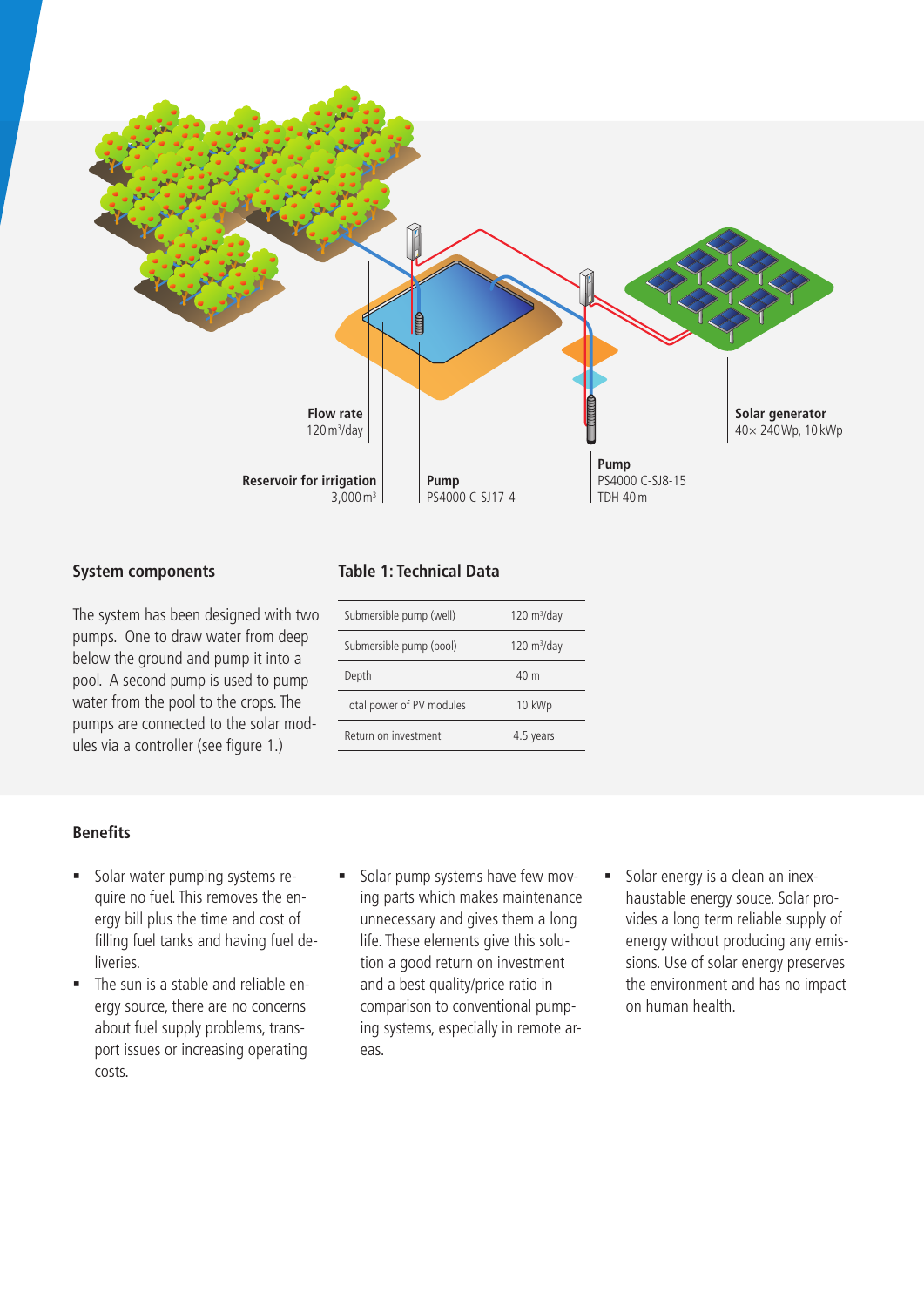

## **Photos of the Project**

From left to right: PV panels, electric control cabinet, farmland with solar generator, filling of the reservoir



## **Equipment**

Two models of LORENTZ solar pumps have been installed, PS4000C-SJ 8-15 and PS4000C-SJ17-4.

Solar modules: Isofoton 40× 250Wp, size  $1667 \times 994 \times 45$  mm, have been installed. Each module weighs 19 kg and contains 60 cells, sized  $156 \times 156$  mm.

## **Client**

Noureddine Lahmidi was interviewed by Moroccan National Television. In a broadcast made on 4 Dec 2012 he said: "I am very pleased with the project, and request support on the part of the Ministry of Agriculture, Rural Development and Fisheries to encourage other farmers to use this technology."

Mr Lahmidi commissioned a more powerful pump system for another larger farm. He also invites many farmers in the region to visit the solar installation to demonstrate the reliability and success of his solar pumping project.



**Sun. Water. Life.**